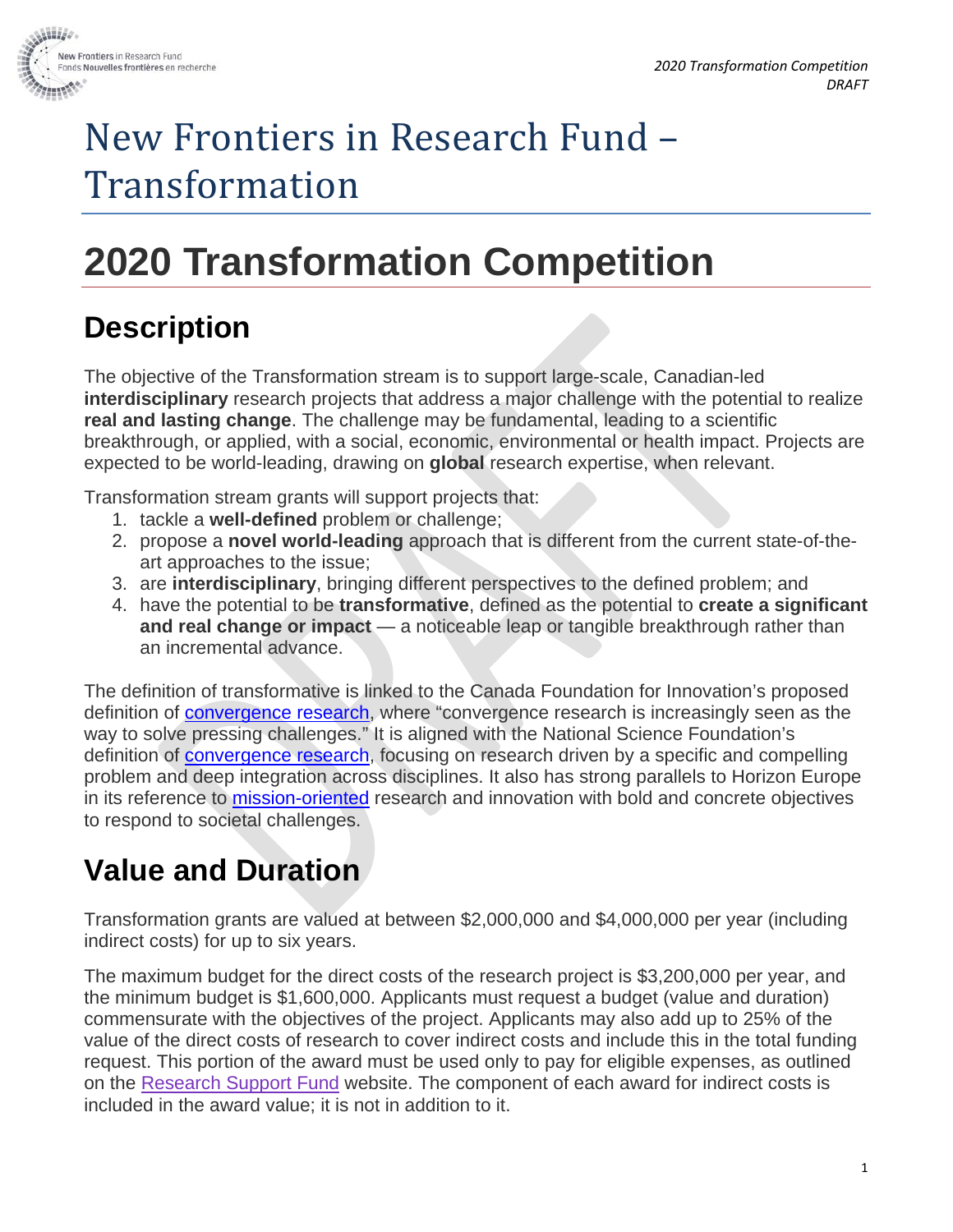

Eligible expenses related to the direct costs of research are outlined in the [Tri-Agency Guide](http://www.nserc-crsng.gc.ca/InterAgency-Interorganismes/TAFA-AFTO/index_eng.asp)  [on Financial Administration.](http://www.nserc-crsng.gc.ca/InterAgency-Interorganismes/TAFA-AFTO/index_eng.asp) The objective of Transformation grants is to support projects with strong potential to make significant change. As a result, funds should be used primarily to support research activities and not for the acquisition or maintenance of infrastructure.

Transformation grants are awarded to a nominated principal investigator (NPI) in an eligible institution; they are not institutional grants. Successful applications will be awarded a grant of up to six years. A mid-term review of all funded projects is mandatory to ensure they are on track to meet objectives within the six-year timeframe. If the mid-term review is unsuccessful, grants may be terminated early. Given that research is, by its nature, driven by hypotheses and that outcomes are uncertain, it is understood that approaches, goals and objectives may have to be modified as the project progresses. The mid-term review will evaluate the project's progress to date and plans for the remaining time, taking this into consideration.

## **Eligibility**

## **Project Team**

To reflect the expertise required to deliver on the ambitious and interdisciplinary nature of the project, proposals must be submitted by teams. Teams must include a nominated principal investigator (NPI) and may include co-principal investigators, co-applicants and/or collaborators. Individuals who are not academic researchers are eligible for all roles except NPI. At the notice of intent to apply (NOI) stage, a minimum of five confirmed members (NPI, co-principal investigators and co-applicants but not collaborators) is required. Additional members can be added at each stage of the competition process and throughout the term of the grant. All core members of the team are expected to be confirmed when the letter of intent to apply (LOI) is submitted.

The appropriate team size and composition will depend on the requirements of the proposed project. The NPI and team members can be from any discipline(s). The NPI should be the most appropriate Canadian researcher to lead an interdisciplinary project of this scale which requires integration and coordination beyond usual disciplinary perspectives. Team members may be from any sector to ensure that all required sectors and disciplines are represented in the team and to provide an integrated interdisciplinary – and if applicable intersectoral – approach to the project. The focus should be on assembling a coherent team of experts to execute the project rather than on establishing a network.

National, international and cross-sector (private, public or other) collaborations are encouraged, as needed, to ensure that the most appropriate individuals and/or organizations are involved and that team composition reflects best practices in equity, diversity and inclusion. To support collaborations, funds from Transformation grants can be transferred to any organization within Canada or internationally except for-profit companies or federal, provincial or municipal governments.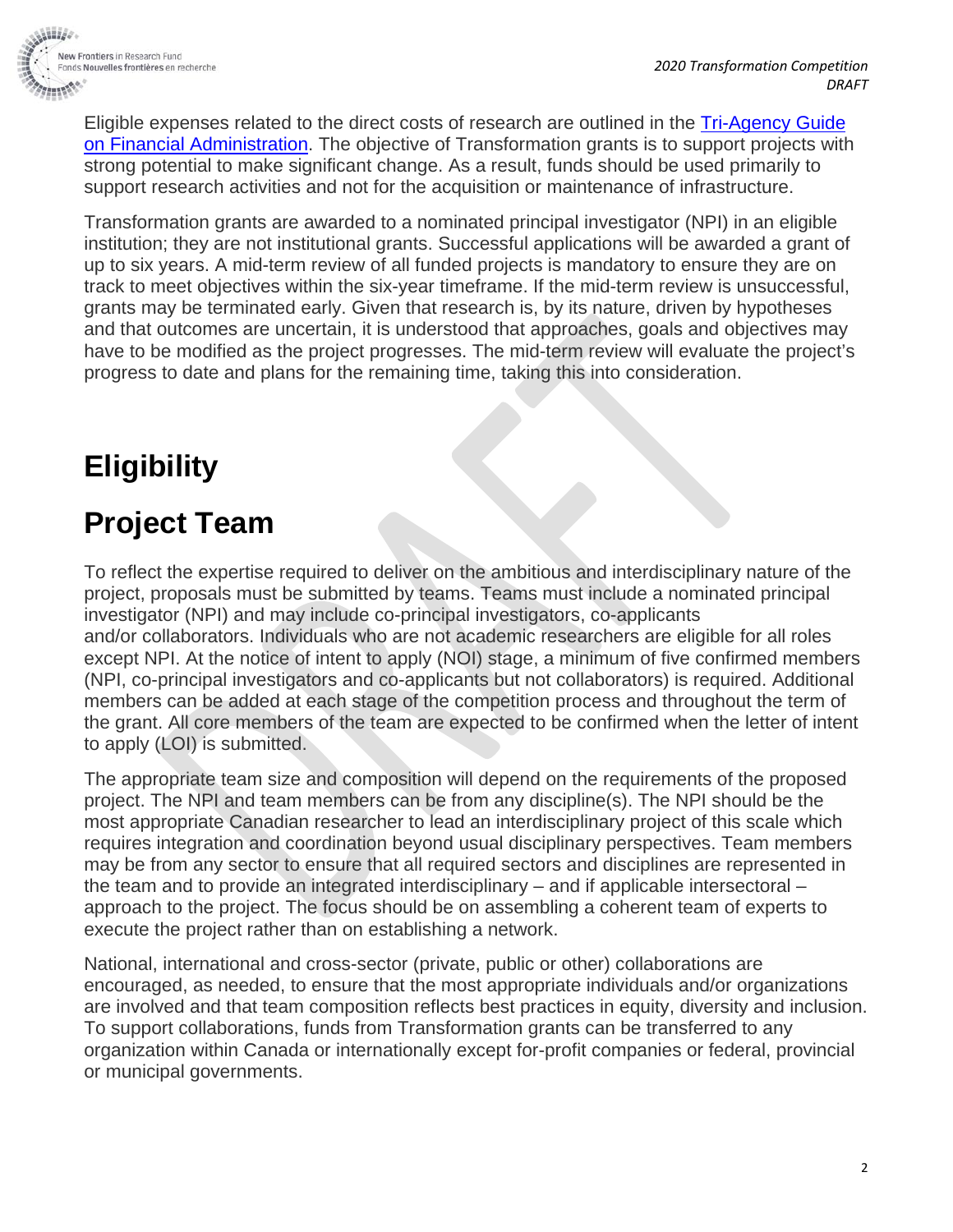

Early career researchers (ECRs) must be included as confirmed members in all teams. For competitions under the Transformation stream, ECRs are defined as individuals who have five years' or less experience since their first academic appointment as of the first of the month of the competition launch with the exception of career interruptions (e.g., maternity or parental leave, extended sick leave, clinical training and family care) that occurred after their appointment. Part-time positions are taken into consideration. If a first academic appointment was part-time, the years of experience following it are counted at 50% until the time of an appointment to a full-time academic position. For all leaves except professional leaves (such as training-related, sabbatical, and administrative-related leaves), the five-year window is extended by twice the time interruption taken. Additional details are available in the FAQ.

To ensure that teams awarded a Transformation grant have sufficient time to dedicate to the project, award holders may serve as an NPI or co-principal investigator on only one Transformation grant. It is therefore recommended that individuals limit their participation as an NPI or co-principal investigator to a single application. An individual's status as an applicant or grantee of other NFRF competitions (Exploration or International) does not affect their eligibility for the Transformation stream.

#### **Nominated Principal Investigator**

The NPI:

- is responsible for the direction of the project and the coordination of proposed activities, in conjunction with the co-principal investigators (if applicable);
- completes the NOI, LOI and full application through the [Convergence Portal](https://www.convergence.gc.ca/en/) and submits them to the research administrator at their institution;
- assumes the administrative and financial responsibility for the grant; and
- receives all related correspondence from the agencies.

The NPI must be considered an independent researcher at their primary affiliation –which is defined as the primary organization where the NPI is employed or appointed or where they conduct research.

An **independent researcher** is an individual who:

- engages in research-related activities that are not under the direction of another individual; and
	- has an academic or research appointment that:
		- o begins by January 1, 2021;
			- o allows the individual to pursue the proposed research project, to engage in independent research activities for the entire duration of the funding, to supervise trainees (if applicable, as per their institution's policy) and to publish the research results; and
			- $\circ$  obliges the individual to comply with institutional policies concerning the conduct of research, the supervision of trainees (if applicable) and the employment conditions of staff paid with tri-agency funding

Students, postdoctoral fellows, research associates and such positions **are not eligible** to apply as NPIs.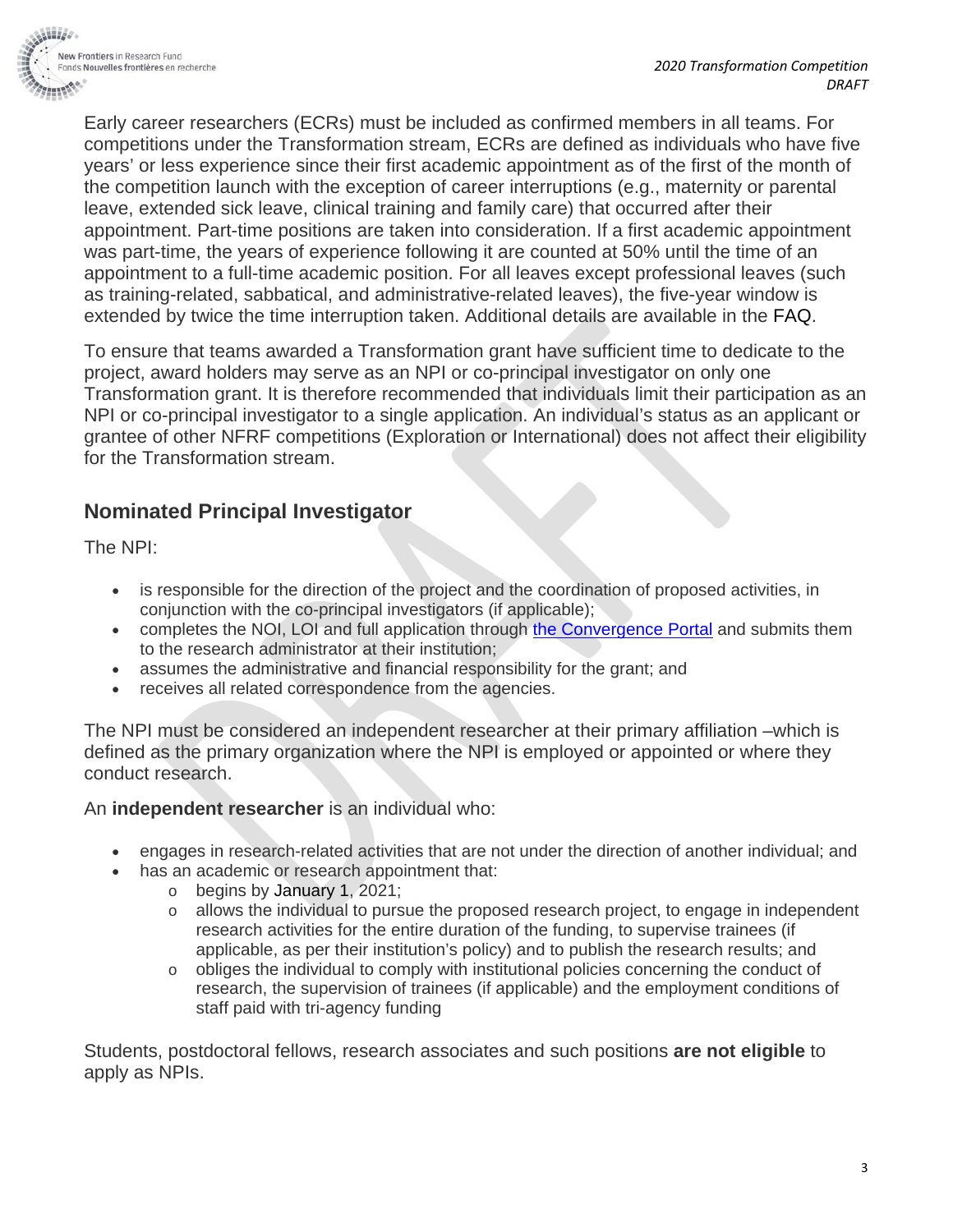

The **NPI's primary affiliation** must be with a Canadian institution that currently has **full institutional eligibility** with one of the agencies (see the lists of eligible institutions for [CIHR,](http://www.cihr-irsc.gc.ca/e/36374.html) [NSERC](http://www.nserc-crsng.gc.ca/NSERC-CRSNG/Eligibility-Admissibilite/ListEligibleInstitutions-ListEtablissementsAdmissible_eng.asp) or [SSHRC\)](http://www.sshrc-crsh.gc.ca/about-au_sujet/policies-politiques/statements-enonces/list_eligible_institutions-liste_etablissements-admissibles-eng.aspx).

**Note:** If the NPI's primary affiliation is not on SSHRC's list of eligible institutions, the institution may be required to sign the Agreement on the Administration of Agency Grants [and Awards by Research Institutions](http://www.science.gc.ca/eic/site/063.nsf/eng/h_56B87BE5.html?OpenDocument) with SSHRC for this program only before receiving agency funds. Agency staff will contact the institutions of successful applicants after the notices of decision have been released to initiate this process as needed.

#### **Co-principal investigators and co-applicants**

**Co-principal** investigators share responsibility with the NPI for the direction of the proposed activities and may access grant funds.

**Co-applicants** contribute to the execution of the research project and may access grant funds.

The eligibility requirements are the same for co-principal investigators and co-applicants. The only difference between a co-principal investigator and co-applicant is their role: co-principal investigators work with the NPI to direct the project in addition to contributing to its execution, while co-applicants contribute to the execution of the project.

Co-principal investigators and co-applicants can be practitioners, policy-makers, educators, decision-makers, health care administrators, Indigenous elders, Indigenous knowledge keepers, patients, community leaders, individuals working for a charity, and a range of other individuals. To be eligible as a co-principal investigator or a co-applicant, researchers and professors must be considered independent researchers.

The co-principal investigators' and co-applicants' affiliation may be a Canadian institution or organization that does not have full institutional eligibility with one of the three granting agencies or it can be an international institution outside of Canada. However, it may **not** be a federal, provincial, territorial or municipal government department or a for-profit company.

Students, postdoctoral fellows, research associates, and such positions are not eligible to participate as a co-principal investigator or co-applicant.

#### **Collaborators**

**Collaborators** contribute to the execution of research activities but do not have access to grant funds.

Collaborators do not need to be affiliated with a Canadian institution that has full institutional eligibility with one of the agencies; they may be affiliated with another Canadian or international organization. Any individual who will contribute to the project is eligible to be a collaborator. Collaborators may include individuals affiliated with a federal, provincial, territorial or municipal government department or a for-profit company. Students, postdoctoral fellows,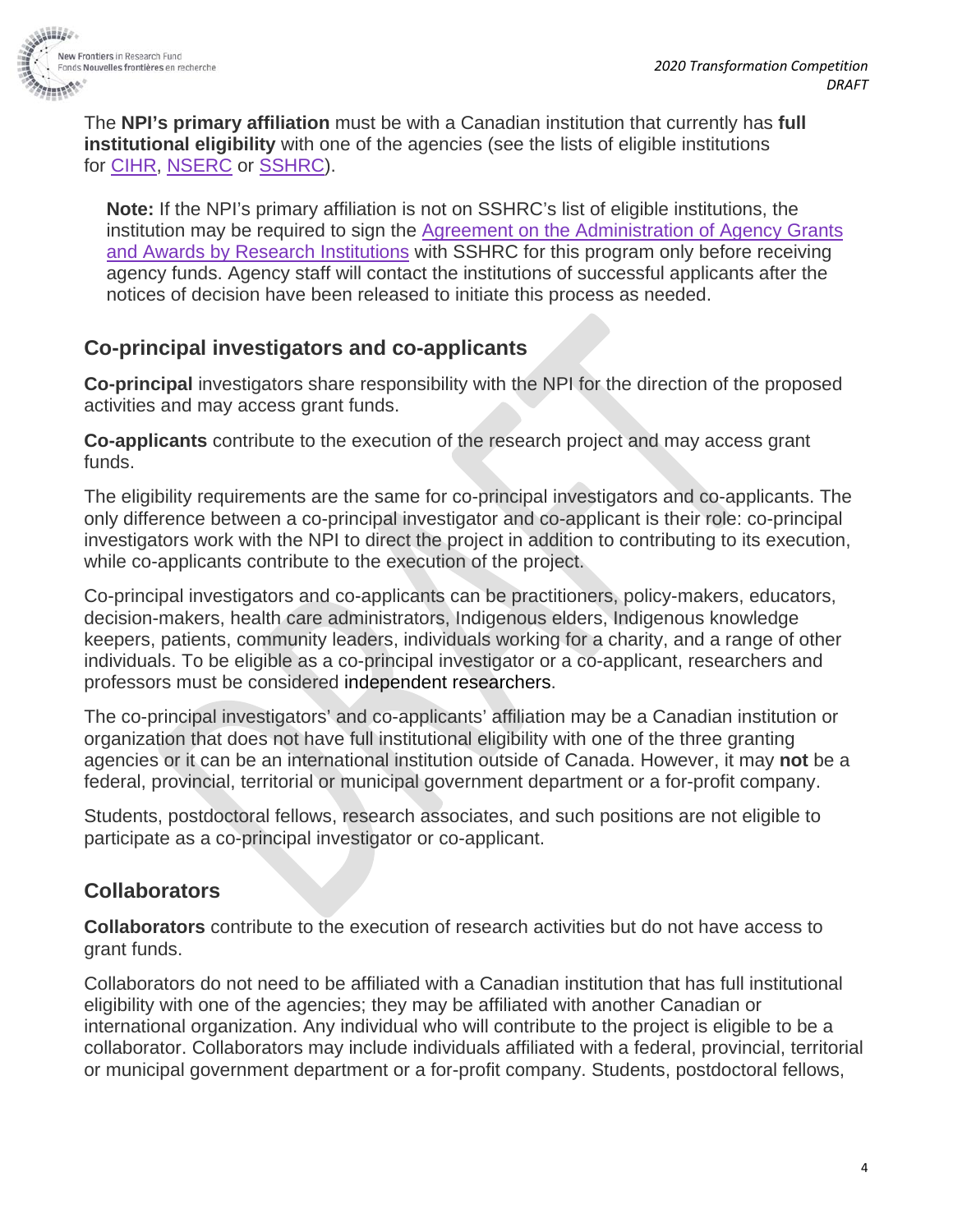

research associates and such positions are eligible to participate as a collaborator if they are not supervised by the NPI, co-principal investigator, co-applicant and/or another collaborator.

### **Subject Matter (Fit to Program)**

Transformation grants support projects that propose a world-leading interdisciplinary approach with the potential to have a significant impact in addressing a well-defined challenge. Projects may involve any discipline, thematic areas, approaches or subject areas eligible for funding across the three federal research funding agencies (CIHR, NSERC and SSHRC). Projects should engage the full range of disciplines required to achieve the project goals.

To meet the minimum requirement to be considered interdisciplinary, the proposed research project must include elements from at least two different disciplines (as defined by a [group](http://www.sshrc-crsh.gc.ca/funding-financement/nfrf-fnfr/CRDC_Web_EF.xlsx)[level classification](http://www.sshrc-crsh.gc.ca/funding-financement/nfrf-fnfr/CRDC_Web_EF.xlsx) based on the [Canadian Research and Development Classification](http://www.sshrc-crsh.gc.ca/funding-financement/nfrf-fnfr/crdc-ccrd-eng.aspx) codes. Projects that fall under the mandate of only one federal research funding agency are not eligible.

Proposed projects may address fundamental or applied challenges.

### **Monitoring**

Grant holders will be expected to report on the use of grant funds, on funded activities undertaken during the grant period, and on outcomes. NPIs of successful applications will be informed of reporting requirements when they are notified of the award.

## **Application Process**

To apply for a Transformation grant, an NOI must be submitted by February 5, 2020. This is a mandatory step in the application process. The team must then complete and submit an LOI by April 15, 2020. Selected teams will be invited to complete and submit a full application by November 18, 2020.

Applicants must complete the NOI, LOI and full application using the [Convergence Portal](https://www.convergence.gc.ca/) following the accompanying NOI, LOI and full application submission guides.

NOIs, LOIs and full applications received after the deadlines or that are incomplete will be withdrawn from the competition. No extensions to the deadlines will be provided. Please note that all NOIs, LOIs and full applications are submitted to the research administrator (research grants office [RGO] or equivalent) of the NPI's primary affiliation. Research administrators are free to set their own internal deadlines. The RGO must submit it through the [Convergence](https://www.convergence.gc.ca/en/) [Portal](https://www.convergence.gc.ca/en/) before the relevant deadlines.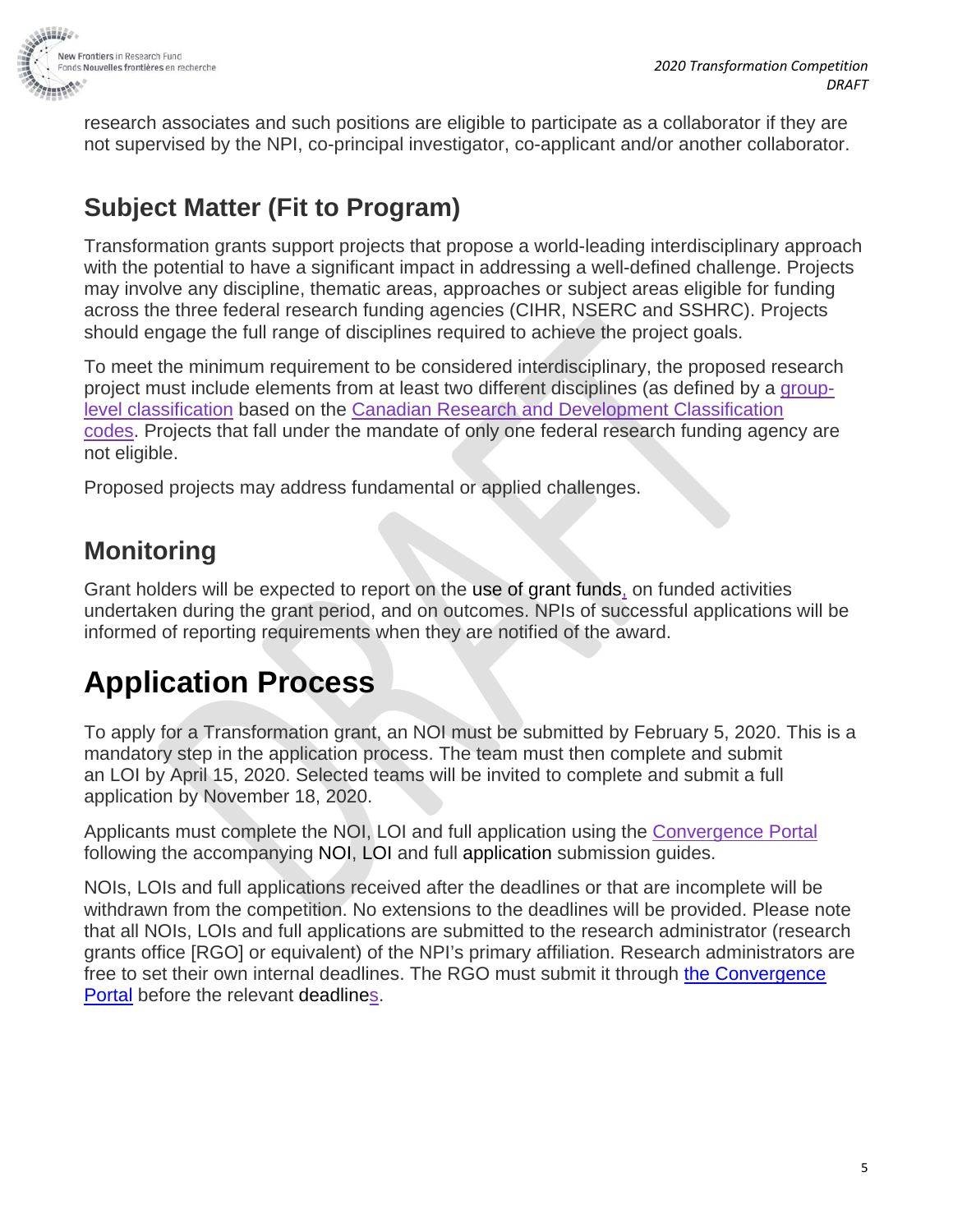

## **Review Process**

### **Considerations**

#### **Indigenous Research**

SSHRC's [Indigenous Research Statement of Principles](http://www.sshrc-crsh.gc.ca/about-au_sujet/policies-politiques/statements-enonces/indigenous_research-recherche_autochtone-eng.aspx) and [Guidelines for the Merit Review of](http://www.sshrc-crsh.gc.ca/funding-financement/merit_review-evaluation_du_merite/guidelines_research-lignes_directrices_recherche-eng.aspx)  [Indigenous Research](http://www.sshrc-crsh.gc.ca/funding-financement/merit_review-evaluation_du_merite/guidelines_research-lignes_directrices_recherche-eng.aspx) should be referred to by teams preparing applications related to [Indigenous research.](http://www.sshrc-crsh.gc.ca/funding-financement/programs-programmes/definitions-eng.aspx#a11) These guidelines are provided to merit reviewers to help build understanding of Indigenous research and research-related activities and to assist committee members in interpreting the specific evaluation criteria in the context of Indigenous research. The guidelines may also be of use to external assessors, postsecondary institutions and partner organizations that support Indigenous research.

#### **Gender-Based Analysis Plus**

Gender-based analysis plus (GBA+) is used to assess the potential impact that identity factors, such as sex, gender, race, ethnicity, religion, age and mental or physical disability, may have on the experience of the individual. These considerations must be integrated into the research design, when appropriate. The purpose of GBA+ is to promote rigorous research that is sensitive to sex and gender as well as many other identity factors, such as race, ethnicity, religion, age and mental or physical disability. Applicants and reviewers should refer to [Status](https://cfc-swc.gc.ca/gba-acs/index-en.html)  [of Women Canada's information on](https://cfc-swc.gc.ca/gba-acs/index-en.html) GBA+ as well as the Sex- [and Gender-Based Analysis](http://www.cihr-irsc.gc.ca/e/32019.html)  [\(SGBA\) section of the Canadian Institutes of Health Research \(CIHR\) website](http://www.cihr-irsc.gc.ca/e/32019.html) for definitions for sex, gender, SGBA and GBA+, as well as information on applying GBA+ and SGBA to the development and assessment of research proposals. A rationale must be provided in cases where the team believes that no aspect of the work may benefit from an analysis that takes into consideration sex, gender or other identity factors.

#### **Selection Criteria**

There are five selection criteria for all funding opportunities offered under the NFRF program. The weightings and application of the criteria may be adjusted between the different NFRF funding opportunities (Exploration, Transformation and International) to reflect the unique objectives of each. This section provides an overview of the criteria as they apply to the evaluation of proposals submitted to the Transformation competition. **Note that criteria are assessed at the LOI and full application stages and that the weighting of criteria changes between stages.** Reviewers will consider information provided in all sections of the LOI and full application when completing assessments against each criterion. The elements considered under each criterion are outlined in more detail in the evaluation matrices.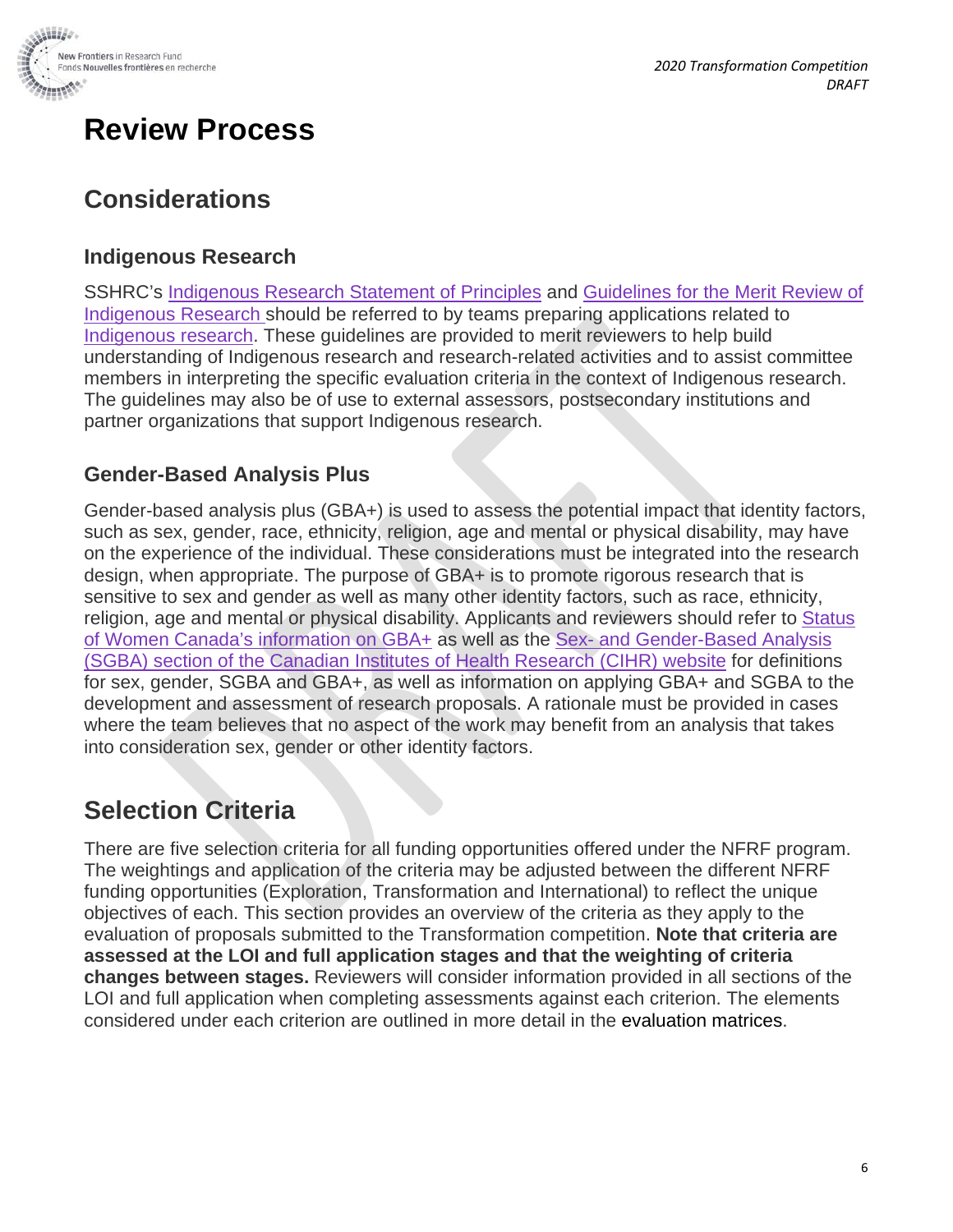

#### **Interdisciplinarity**

Transformation projects must propose an interdisciplinary approach that integrates different disciplinary approaches to bring a novel perspective to address the research challenge. Proposals must explain how the disciplinary perspectives, methodologies and techniques will be integrated and must demonstrate that the team has the required expertise to execute the interdisciplinary approach. The proposal must also explain why an interdisciplinary approach is required and/or the added value of this approach to the research problem.

#### **Equity, Diversity and Inclusion (EDI) and Early Career Researchers (ECRs)**

To ensure the greatest innovation and success, EDI is a core element of the NFRF program. In the context of the Transformation stream, the EDI criterion also includes consideration of early career researchers.

The team must demonstrate a commitment to EDI, demonstrating diversity by meaningfully engaging members of underrepresented groups, including the four designated groups (women, Indigenous peoples, members of visible minorities and persons with disabilities).

Teams should also consider diversity as it applies to career stages, sectors and institutions. The meaningful integration of all members in the project team is required, with concrete measures put in place to support their integration and leadership development, where appropriate.

The [NFRF Best Practices in Equity, Diversity and Inclusion in Research](http://www.sshrc-crsh.gc.ca/funding-financement/nfrf-fnfr/edi-eng.aspx) provides guidance on how to integrate approaches that support EDI and information on how this criterion is assessed for submissions to all NFRF programs.

#### **High Risk**

In the context of the Transformation stream, high risk refers to the novelty of the proposed approach to the challenge. Proposals will have to explain:

- why the project is novel, as it relates to the latest methods, concepts, information, and techniques;
- how the approach builds on and benefits from expertise and resources across Canada and/or internationally;
- what makes the approach "world-leading"; and
- why the approach is expected to lead to real change.

#### **High Reward**

Funded proposals must have the potential for high reward – to be transformative – which is defined as the potential to create a significant and real change or impact. Applications must explain the anticipated change or impact that is likely to result and its significance. Proposals must also outline the major short-, medium- and long-term changes that are likely to result, the likelihood of their achievement, and who (or what) will be affected by the changes.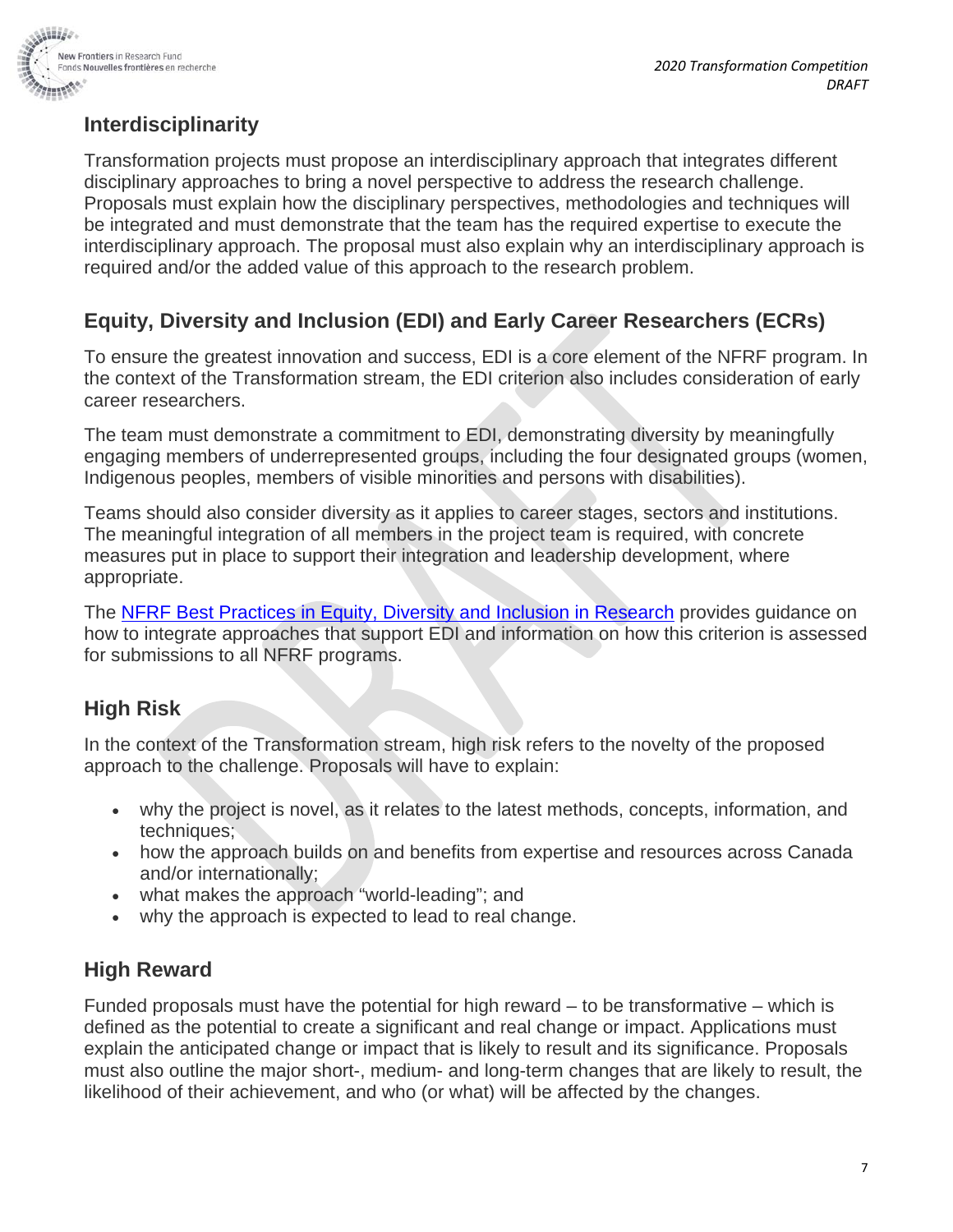

#### **Feasibility**

Feasibility covers the plan and the ability to execute the activities. It considers elements such as:

- problem or challenge being addressed;
- proposed approach, including GBA+/SGBA when appropriate;
- knowledge, expertise and capacity of the team;
- workplan and timeline;
- engagement and collaboration with First Nations, Inuit and Métis peoples (for Indigenous research) when appropriate;
- suitability of the research environment (i.e., access to required infrastructure); and
- management plans.

At the LOI stage, the evaluation will focus only on the feasibility of the proposed approach to the problem or challenge at a relatively high level. At the full application stage, the external reviewers and the multidisciplinary review panel will evaluate the project's feasibility in more detai,l considering: the team; the detailed project plan (methodological approach, timeline, etc.); the management plans as they relate to performance measurement, administration of the grant, data, and training (as applicable); and support of the project.

## **Competition Stages**

- NOIs will be used only for administrative purposes to help the NFRF program team identify external reviewers and review panel composition.
- LOIs will be evaluated by the multidisciplinary/multisectoral review panel.
- Full applications will be reviewed by external expert reviewers and evaluated by the multidisciplinary/multisectoral review panel, taking into account the feedback provided by the external reviewers. The highest ranked applications will proceed to review by a jury to select the applications to recommend for funding.

#### **Internal Review**

Any NOIs, LOIs or full applications that do not meet the program's eligibility requirements and application guidelines will be withdrawn from the competition.

#### **External Review**

External reviewers with relevant subject matter expertise will evaluate applications according to the interdisciplinarity, high risk, high reward and feasibility selection criteria.

#### **Multidisciplinary/Multisectoral Review Panel**

A multidisciplinary review panel composed of national and international members with broad expertise will evaluate the LOIs and full applications against all criteria.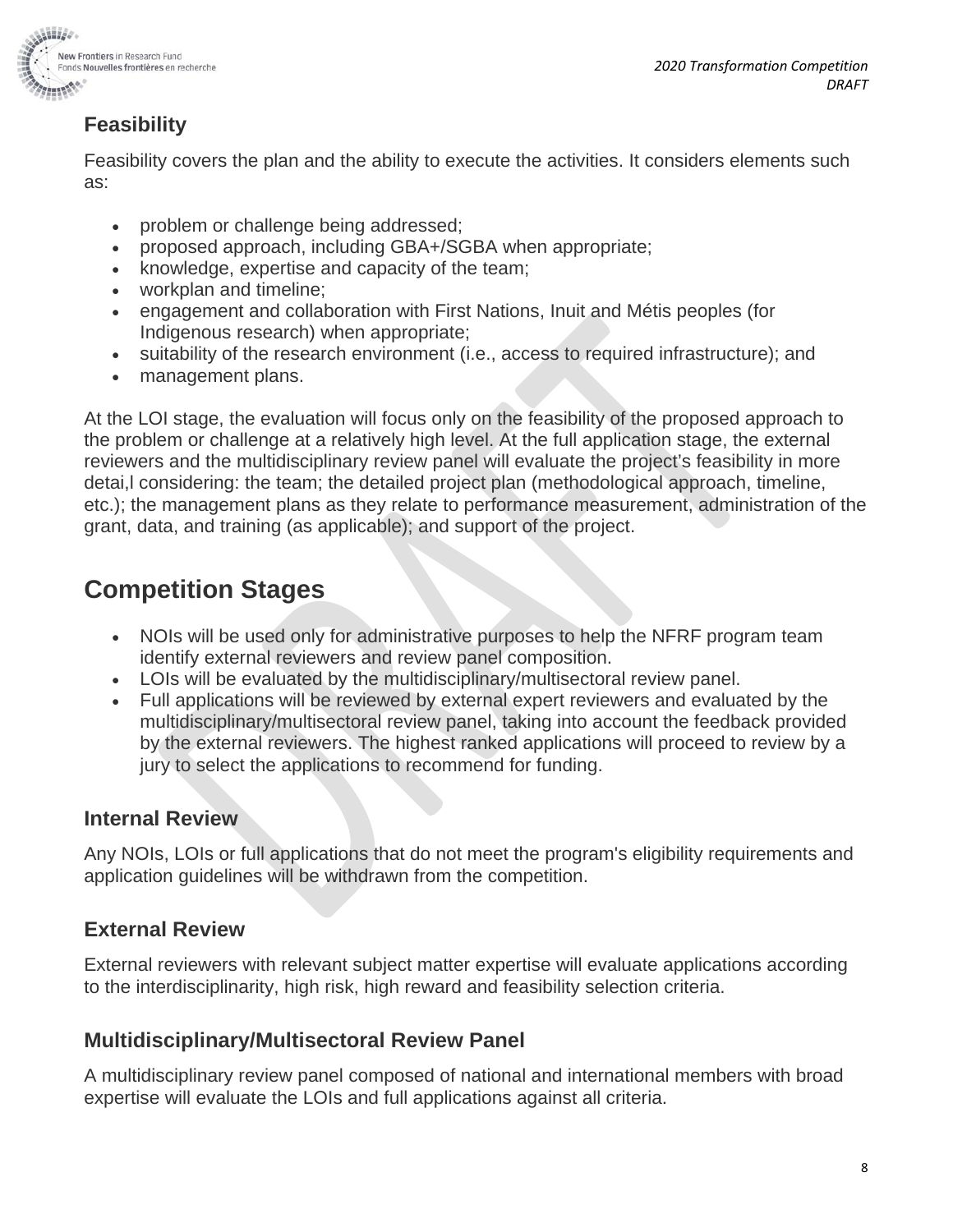

#### **Jury**

An international and multisectoral jury will evaluate all applications that meet the standard of excellence to select those to be recommended for funding. The jury will be composed of individuals from all sectors: academic, public, private, not-for-profit, and government.

To uphold the program's commitment to non-discrimination and equity, and to ensure the highest quality of review, members of the panel will be diverse, taking into consideration the following:

- area of expertise;
- sector;
- knowledge of best practices regarding EDI;
- experience in Indigenous research;
- ability to review applications in either official language;
- representation from the four designated groups (women, Indigenous peoples, visible minorities and persons with disabilities);
- regional representation across Canada;
- institution size; and
- career stage.

#### **Review Process—LOI**

Each LOI will be assessed by members of the multidisciplinary/multisectoral review panel. Members will have access to all information submitted as part of the NOI and LOI and will assess the proposal according to the following selection criteria:

- interdisciplinarity (pass/fail)
- EDI (pass/fail)
- $\bullet$  high risk  $(20\%)$
- high reward (60%)
- feasibility (20%)

Members' ratings for the high risk, high reward and feasibility criteria will determine an overall score for each LOI. The review panel will meet to discuss the LOIs. In the event of a high volume of LOIs, members' ratings may be used to identify the LOIs that will be discussed at the face-to-face meeting. If there is a discrepancy between members' assessments, the LOI will be brought forward for discussion. At the meeting, the review panel will identify the toprated LOIs to proceed to the full application stage.

#### **Review Process—Full Application**

Between 5 and 10 external reviewers will be recruited to evaluate each application, depending on the number of disciplines and sectors participating in the proposed project. The focus of external reviewers will be on the project plan; reviewers will be asked to comment on the interdisciplinarity of the proposed approach, as well as the high risk, high reward and feasibility criteria. External reviewers will have access to all sections of the submitted NOI, LOI and full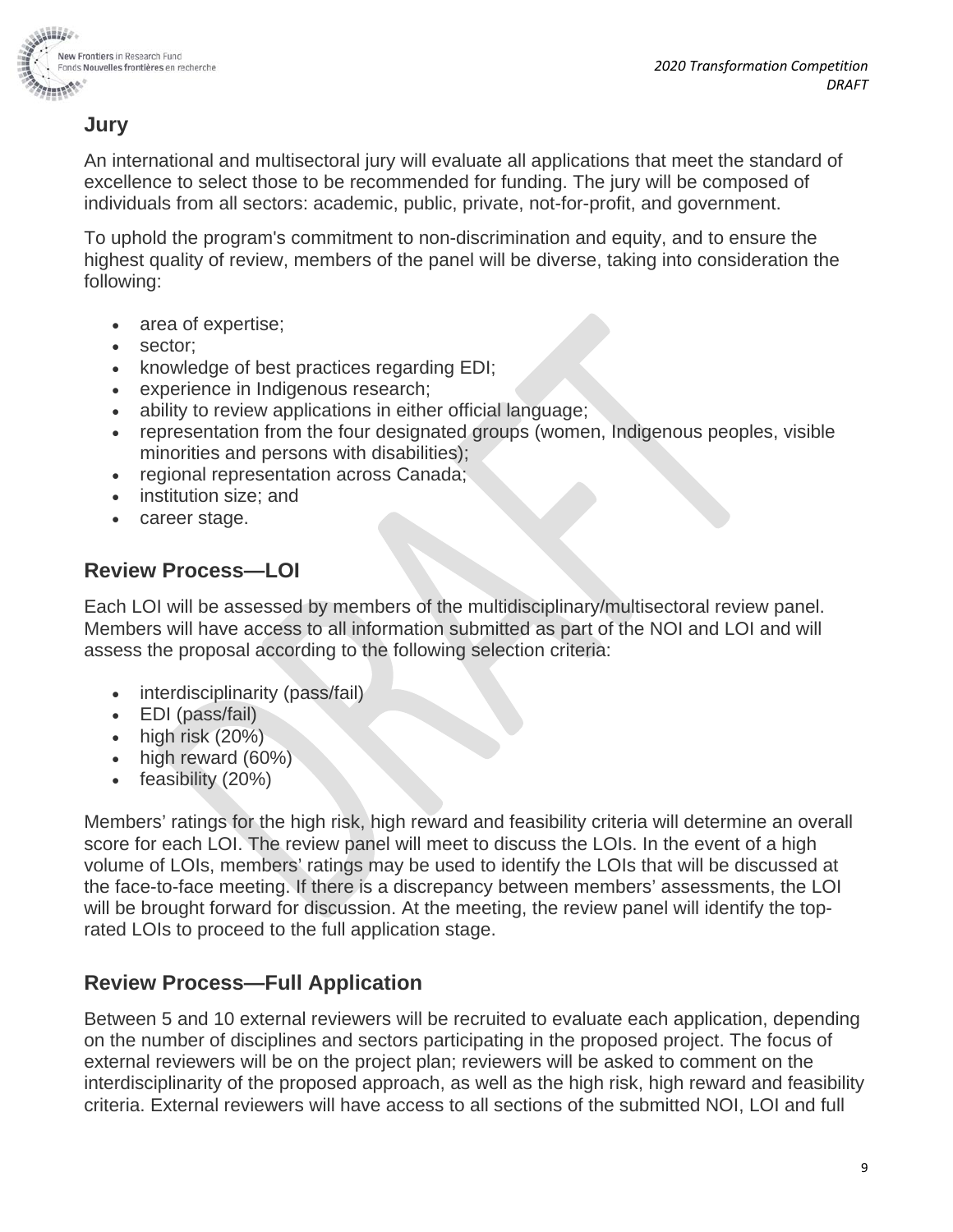

application (except participants' personal profiles, suggested reviewers, reviewer exclusions and certifications).

Each application will also be evaluated by the multidisciplinary/multisectoral review panel. Members will have access to all sections of the submitted NOI, LOI and full application (except participants' personal profiles, the suggested reviewers, reviewer exclusions, and certifications) as well as the external reviewer reports. The review panel members will assess proposals against the following selection criteria:

- interdisciplinarity (confirm pass from LOI stage)
- EDI (confirm pass from LOI stage)
- high risk (25%)
- high reward (25%)
- feasibility (50%)

All applications will be discussed by the review panel at the face-to-face review meeting and then ranked. The top-ranked applications that meet the required standard of excellence according to all criteria at this stage will be invited to present their proposal in person to a jury. The jury will then select from the top-rated applications, based on their assessment according to the high reward and feasibility criteria, and make a recommendation as to which applications should be funded.

#### **Steering Committee**

The [Canada Research Coordinating](http://www.ic.gc.ca/eic/site/127.nsf/eng/home) Committee (CRCC) is the steering committee for the NFRF program. The committee ensures that the evaluation process is rigorous, objective and transparent, in keeping with the standards of excellence expected by the agencies and consistent with the program's objectives. The committee also makes decisions regarding which applications to fund based on the review panel's and jury's recommendations.

#### **Communication of Results**

Applicants will be informed of competition results via the [Convergence Portal.](https://www.convergence.gc.ca/) All applicants will be provided with the notice of decision, a summary of the evaluation of their application and external reviewer reports, when applicable. Additional details about the review process are available in the Reviewer Manual, which will be available before the NOI deadline.

## **Regulations, Policies and Related Information**

All applicants and grant holders must comply with the Regulations Governing Grant [Applications](http://www.sshrc-crsh.gc.ca/funding-financement/policies-politiques/grant_regulations-reglements_subventionaires-eng.aspx) and with the regulations set out in the Tri-Agency Guide on Financial Administration.

Grant holders must also comply with the [Tri-Agency Open Access Policy on](http://www.science.gc.ca/default.asp?lang=En&n=F6765465-1)  [Publications](http://www.science.gc.ca/default.asp?lang=En&n=F6765465-1) (see [Open Access](http://www.science.gc.ca/eic/site/063.nsf/eng/h_75F21A63.html) overview for more information). Researchers are encouraged to manage data arising from their research in accordance with community standards and best practices (see also the tri-agency policies and guidelines on [Research Data Management\)](http://www.science.gc.ca/eic/site/063.nsf/eng/h_547652FB.html).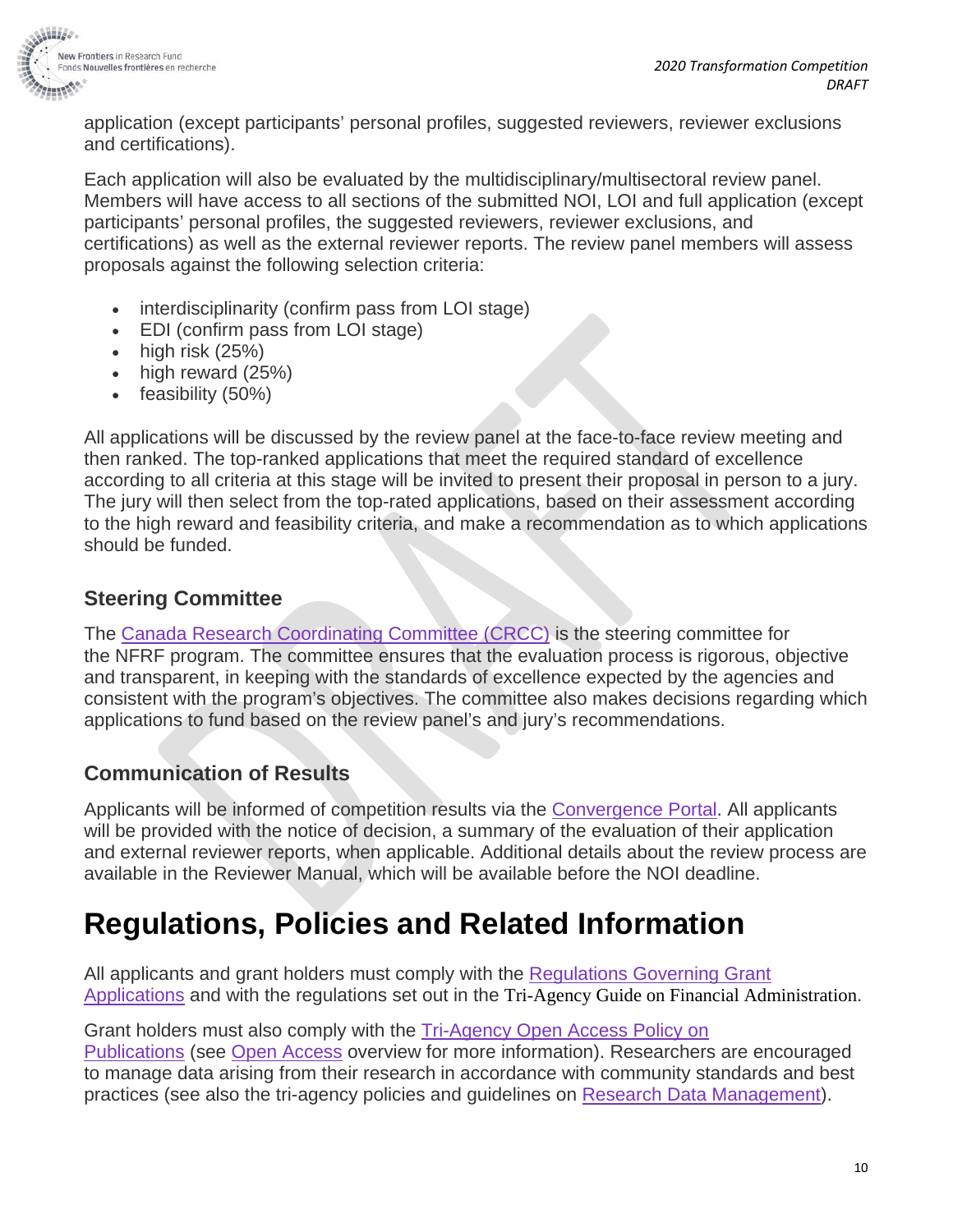

Recipients of SSHRC funding must comply with SSHRC's [Policy on Intellectual Property and](http://www.sshrc-crsh.gc.ca/funding-financement/policies-politiques/g_copyright-s_droits_auteur-eng.aspx)  [Copyright.](http://www.sshrc-crsh.gc.ca/funding-financement/policies-politiques/g_copyright-s_droits_auteur-eng.aspx)

### **Use of Grant Funds**

The information provided below explains to grant holders and research administrators the regulations governing the use of NFRF grant funds. They supersede all previous statements on grant regulations.

The NFRF program uses the Tri-Agency Guide on Financial Administration (TAGFA) as the general guidelines for eligibility of expenses and use of funds related to the direct costs of research. Exceptions to those policies for Transformation grants are noted below. (Rules regarding the use of the indirect costs portion of the grant can be found on the [Research](http://www.rsf-fsr.gc.ca/administer-administrer/expenditures-depenses-eng.aspx)  [Support Fund](http://www.rsf-fsr.gc.ca/administer-administrer/expenditures-depenses-eng.aspx) website.)

#### **Compensation-Related Expenses**

Salaries

- The following are eligible salary expenses only for nominated principal investigators, coprincipal investigators and co-applicants affiliated with an eligible Canadian college:
	- o salary for research activities of a part-time faculty member holding a contract of less than three years with the institution; the total salary support (part-time salary plus NFRF grant salary support) cannot exceed that of a full-time faculty member (when calculated on an annual and hourly basis);
	- o salaries and non-discretionary benefits for technical and professional staff carrying out research and technology and/or knowledge transfer personnel note: salaries and non-discretionary benefits for research administrators and business development personnel are not eligible;
	- o limited costs for course load reduction for the replacement of faculty to support their involvement in funded research projects (up to \$9,000 per course load reduction per semester per faculty, or the equivalent of a 0.1 full-time equivalent position); and
	- $\circ$  college student salarie[s\\*](http://www.nserc-crsng.gc.ca/Institutions-Etablissements/CCIGuide-ICCGuide/UseofFunds-UtilisationdesSubs_eng.asp#aNote1) including non-discretionary benefits or stipends\* to support their involvement in research projects.

#### **Termination of a Grant**

The agencies will terminate a grant when the grantee no longer holds an eligible position at an eligible institution unless it is transferred to an eligible co-principal investigator. It is at the agencies' sole discretion whether to allow such a transfer to take place.